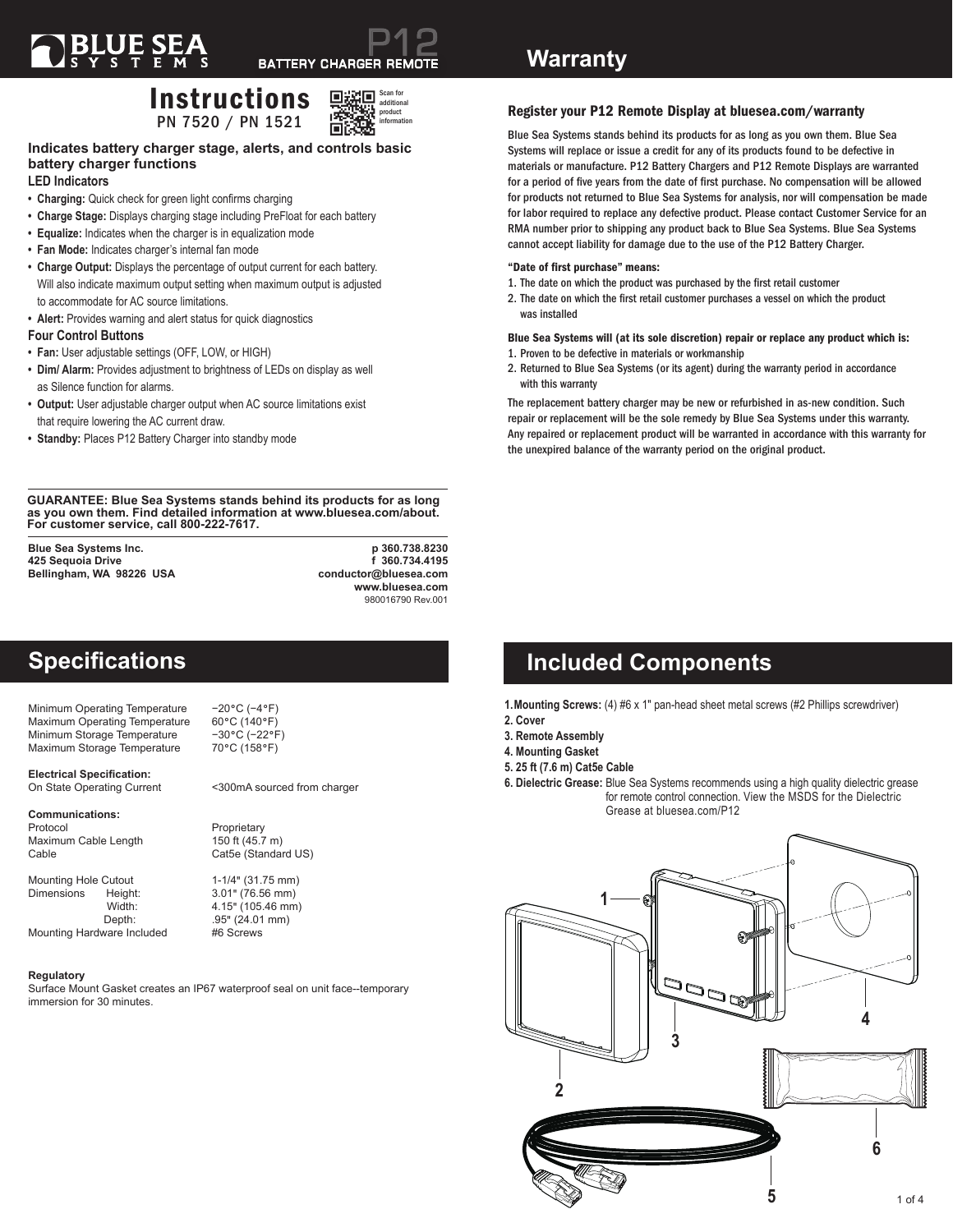

### 1. Charging:

SOLID ON (Green): Indicates Charging mode and will operate according to its charging stage.

BLINKING (Green): Transitioning from Standby to a Charging state.

OFF: Standby mode - will not charge a battery or supply current to loads.

## 2. Charge Stage:

Bulk-BLINKING (Green): Indicates Bulk stage on all batteries Absorb - BLINKING (Green): Indicates Absorb stage on all batteries Prefloat\*- SOLID ON (Green): Indicates PreFloat stage on any of three batteries Float - SOLID ON (Green): Indicates Float stage on all batteries

#### Equalize:

BLINKING (Yellow): Indicates Equalize stage on any of three battery branches.

#### 3. Fan Mode:

SOLID ON (Green): Indicates fan LOW or HIGH mode.

SOLID ON (Yellow): Indicates fan OFF mode.

BLINKING (Yellow): Indicates that the fan is OFF and the charger is limiting its output current to protect from eventual overheating. If full output is desired, the Fan Mode needs to be set to LOW or HIGH to keep the charger cool. If the fan is OFF the charger will limit its output based on its internal temperature sense.

### 4. Charge Output:

SOLID ON (Green): Charge Output LEDs are used to monitor the output on three batteries and limit the output using the output button. In normal operation, the Charge Output LEDs show the percentage of the absolute maximum current on each battery. The range of each individual percentage is as follows:

 <5%: 0% ≥ output < 5% 10%: 5% ≥ output < 17.5 % 25%: 17.5% ≥ output < 37.5% 50%: 37.5% ≥ output < 62.5% 75%: 62.5% ≥ output < 87.5% 100%: 87.5% ≥ output < 100%

BLINKING (Green): Indicates that the charger is limiting its output. There are two situations where this could occur:

1) The output of the charger is being limited per the user's output setting.

2) The charger is limiting output to protect itself from overheating. In this situation, the Charge Output will blink alongside the yellow Thermal Regulation Alert.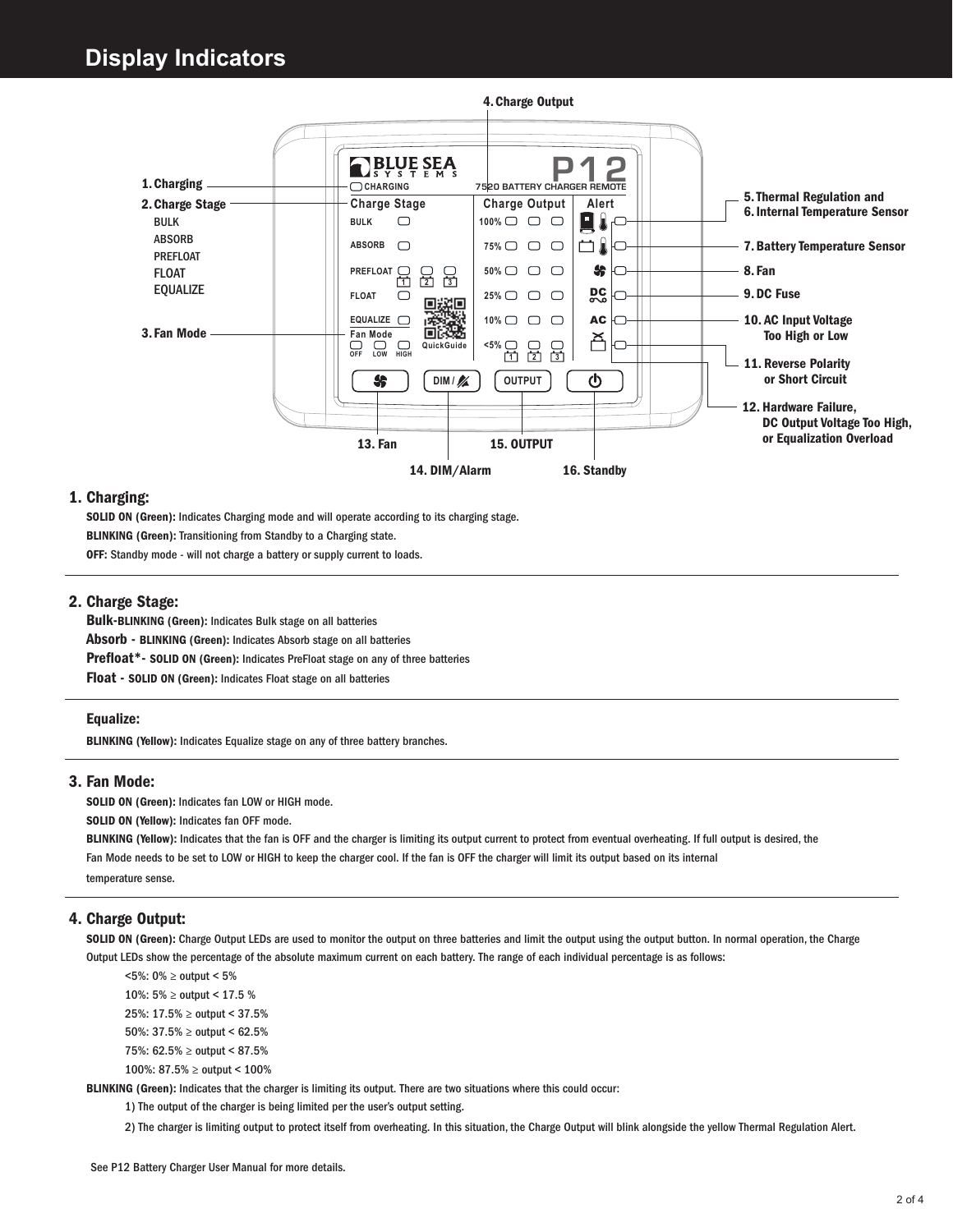### 5. Thermal Regulaton:

SOLID ON (Yellow): The charger temp output limit LED indicator will blink to notify the user that the charger is limiting its output to protect itself from eventual overheating. The most common correction for this state is to increase the fan speed to High. If the fan speed is already set to High check for blockage around the fan vent that can be removed. If the condition persists, it is advisable to reposition the battery charger in a cooler, more ventilated location. See P12 Battery Charger User Manual page 20 for more details.

#### 6. Internal Temperature Sensor:

BLINKING (Red): Indicates a problem with the thermistor temperature sense internal to the charger. If that is the case, the charger will immediately go into standby mode. This form of temperature alert can not be corrected by the user. Contact Blue Sea Systems for further information regarding internal temperature sensor alerts.

#### 7. Battery Temperature Sensor:

BLINKING (Red): Indicates the battery temperature is out of range. The charger will not charge a battery exceeding temp limits and will therefore go into standby mode immediately. The remote will signal its alarm. If at any point the temperature sensor records a temperature beyond the defined temperature limits, the battery charger will display the Battery Temperature Alert Screen. In this situation all battery charging will stop until the proper battery temperature is restored. Normal operation will not commence unless two degrees within the temperature parameters. See P12 Battery Charger User Manual page 20 for more details.

#### 8. Fan:

BLINKING (Red): Indicates the chargers' internal fan is not working properly. See P12 Battery Charger User Manual page 20 for more details.

#### 9. DC Fuse:

BLINKING (Red): Indicates the chargers' internal DC fuse is blown. The P12 Battery Charger has two internal DC fuses that are not accessible by the user. Disconnect AC power and all battery connections. The battery charger will require servicing by Blue Sea Systems. No attempts should be made to replace the fuses by the user. Contact Blue Sea Systems for further instructions regarding DC fuse replacement.

## 10. AC Input Voltage Too High or Low:

BLINKING (Red): Indicates charger AC power is out of range. See P12 Battery Charger User Manual page 21 for more details.

#### 11. DC Reverse Polarity or Short Circuit:

BLINKING (Red): Indicates a reverse polarity or short circuit condition is present on the DC output. The remote will signal its alarm. See P12 Battery Charger User Manual page 20 for more details.

#### 12. Hardware Failure, DC Output Voltage Too High, Equalization Overload: ALL ALERT LEDs BLINKING (Red): Indicates fault state.

Go to the P12 Battery Charger to see the pop-up screen explaining the reason.

## **Buttons**

#### 13. Fan Mode:

Press to scroll through fan mode selections OFF, LOW or HIGH.

See P12 Battery Charger User Manual for more details.

### 14. Dim /Alarm:

- Normal operation: Press to Dim LED brightness.
- Fault Condition: Press once to silence Alarm buzzer.

## 15. Output:

Limits the charger's output to a certain percentage of its absolute maximum. Press the output button once to show the current output setting on Charge Output LEDs. Press again to scroll through settings. The setting is shown via a row of solid LEDs correlating to the percentage. The user can set the output from 100% down to 25%.

#### 16. Standby:

Puts the charger in Standby mode. If the charger is in charging mode, press once to go to Standby. If in Standby, press once to start charging again.

A blinking charging LED indicates the charger is transitioning from Standby to Charging.